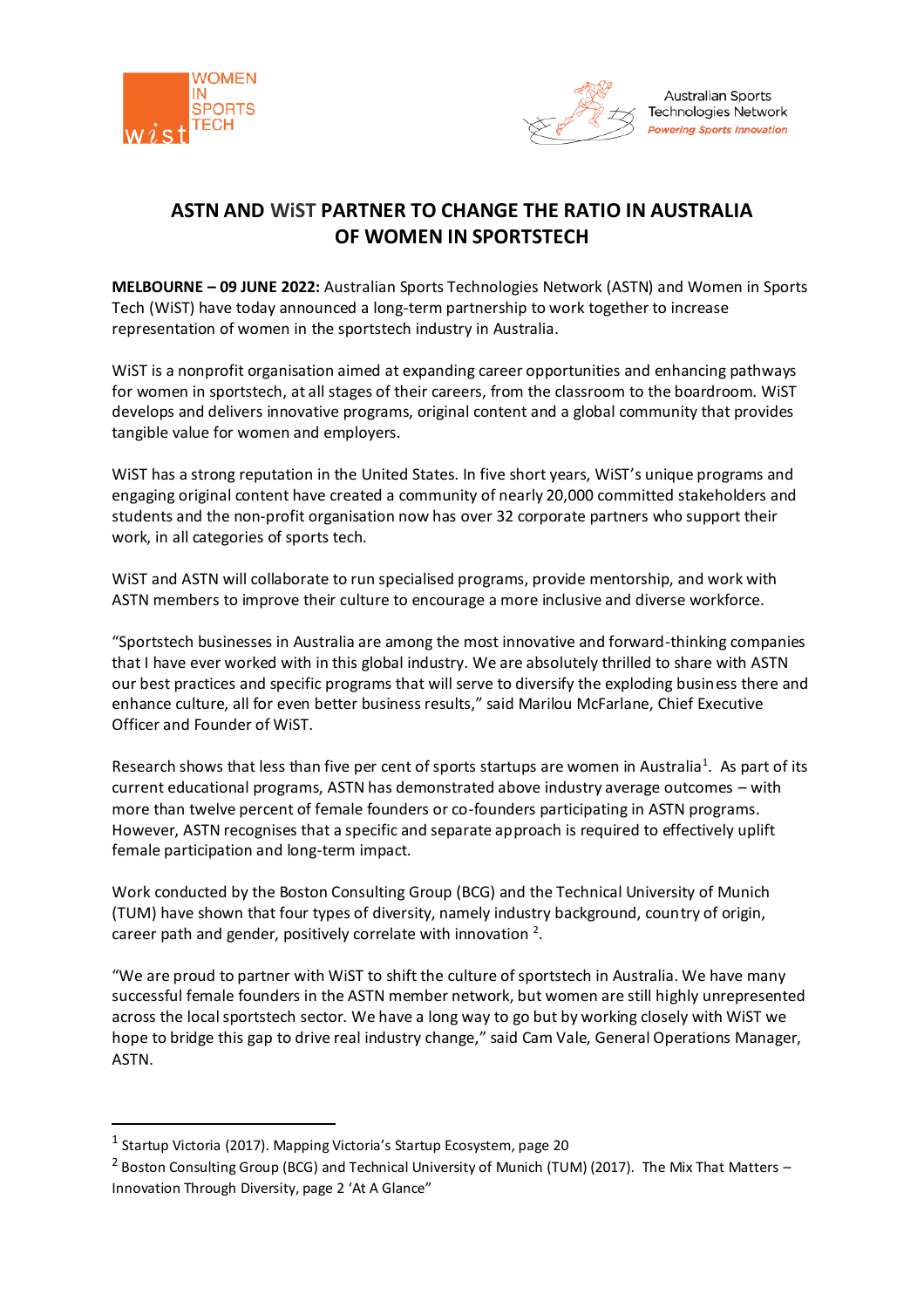



**Australian Sports** Technologies Network **Powering Sports Innovation** 

"WIST has driven real tangible change in such a short time – especially with their flagship WiST Fellowship program that provides female students with the meaningful internship experience they need to launch their careers in our industry. We look forward to replicating this success in Australia," added Vale.

The WiST Fellowship program provides grants and travel reimbursement for highly motivated college, graduate, and PhD students to pursue summer internship projects in sportstech. To-date, the WiST Fellowship Program has placed 75 students in internships with sports tech companies since its inception in 2018.

Sarah Wall is the Founder and CEO of NETFIT, Australia's leading digital and lifestyle netball brand offering fitness classes, skills, coaching and nutrition. NETFIT now has 10 full time staff, 52 contractors and 7,000 paid subscribers in over 52 countries.

Wall believes this partnership will help many aspiring female sportstech entrepreneurs to break into the sector. "When I started NETFIT a decade ago, support from an organisation like WiST would have proved invaluable to open up many doors, remove a few barriers and provide some much-needed mentorship in such a competitive and male-lead industry," said Wall.

"The most successful companies are those that have the best diversity of people and thought, and this partnership will also help local sportstech leaders to improve their culture, as well as attract and retain the very best talent."

## **ENDS**

## **Media Enquiries**

For more information, or to arrange an interview with ASTN, please contact Tara Ballard on 0436 330 267 or [Tara.ballard@astn.com.au](mailto:Tara.ballard@astn.com.au) 

For WIST, please contact Emma Henzes [emma@womeninsportstech.org](mailto:emma@womeninsportstech.org)

## **About Australian Sports Technologies Network Ltd**

Australian Sports Technologies Network (ASTN) provides leadership in the commercialisation, development, and promotion of Australian-inspired Sports Technologies. Established in 2012, ASTN is today a world-leading pioneer with over 500 organisations in its national network across the landscape of Sports Digital, Sports Research, Stadium/Venues, Media, Entertainment, eSports, Human Performance, Fan Engagement, Sports Data, Artificial Intelligence in Sports, Sports Equipment, Sports Smart Apparel and Sports Universities. For more information, please visit [www.astn.com.au.](http://www.astn.com.au/)

### **About WiST**

Women in Sports Tech (WiST) is a nonprofit organization that drives transformative growth opportunities for women in sports tech and innovation, at all stages of their career, from the